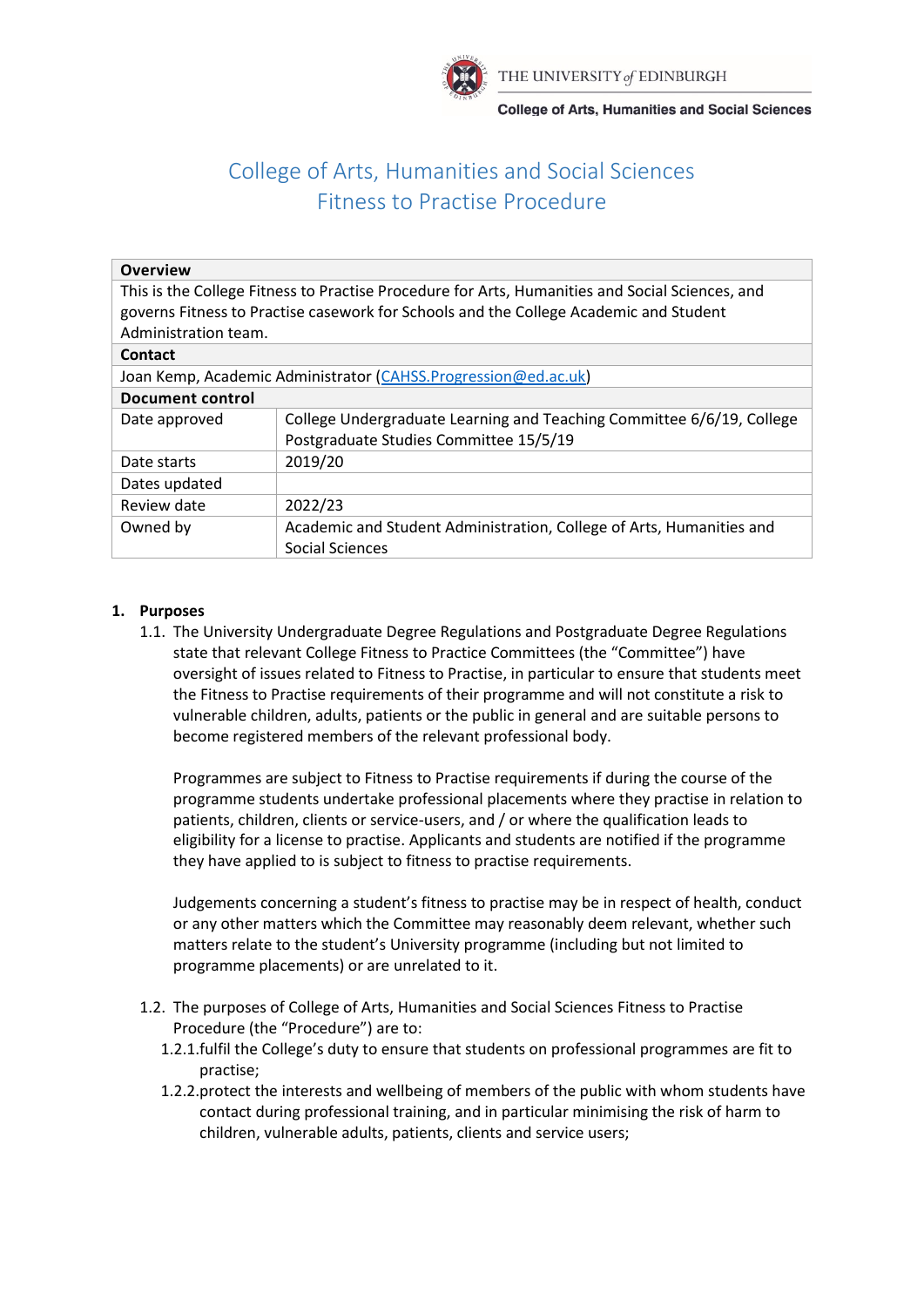- 1.2.3.ensure that students are appropriately prepared for entry to the profession and understand and demonstrate professional behaviour, and to comply with the requirements of professional bodies; and
- 1.2.4.reduce the risk to the University of legal action brought by an individual or representative of an individual claiming to have suffered harm or loss as a result of student proving during training or after qualification to be unfit to practise.

# **2. Principles**

- 2.1. The safety and wellbeing of members of the public with whom students may have contact during professional training and as a practitioner are paramount.
- 2.2. Any concerns about a student's fitness to practise are raised promptly, and are investigated and assessed in a timely, fair and systematic manner.
- 2.3. The student's level of study and experience is taken into consideration in making judgements concerning fitness to practise, for example different expectations and a different approach may be appropriate for a student who has only recently commenced studies, in comparison to a student at an advanced stage in their programme.
- 2.4. This Procedure is not a disciplinary procedure, though behaviour that puts a student's fitness to practise into question may also breach the Code of Student Conduct. Interactions between this Procedure and the Code of Student Conduct are covered in section 7.
- 2.5. The University defines the academic requirements of degree programmes. The relevant professional body defines the professional competencies and standards for entrants to that profession. Schools define the requirements of fitness to practise for students on their professional programmes.
- 2.6. Students have a responsibility to read and familiarise themselves with the content of any relevant University, College and School policies, procedures, regulations, codes of practise, and course and programme handbooks. Students on professional programmes also have a responsibility to read and familiarise themselves with information on fitness to practise requirements and the expected standards of their profession provided by the relevant professional body and / or professional placement provider.

## **3. Overview of process**

- 3.1. Before a concern is identified as a fitness to practise concern, Schools may take a range of actions to support students and to address any deficits in professional skills or competencies. These may include but are not limited to additional pastoral and academic support, referral to support services, an Authorised Interruption of Studies, or a repeat period of study.
- 3.2. Once a concern has been identified as a fitness to practise concern, there are two potential stages:
	- Stage One is action taken by the student's Head of School (or their designated officer).
	- Stage Two is referral to the College Fitness to Practise Committee.

It is expected that only a minority of cases will proceed to Stage Two, and that most will be addressed through appropriate student support and guidance under Stage One. Where concerns are persistent or serious, and where they cannot be appropriately addressed through measures available at Stage One, cases will be escalated to Stage Two.

## **4. Scope**

4.1. By matriculating or enrolling on any credit-bearing University course or programme, a student becomes a member of the University community, and subject to University policies and procedures.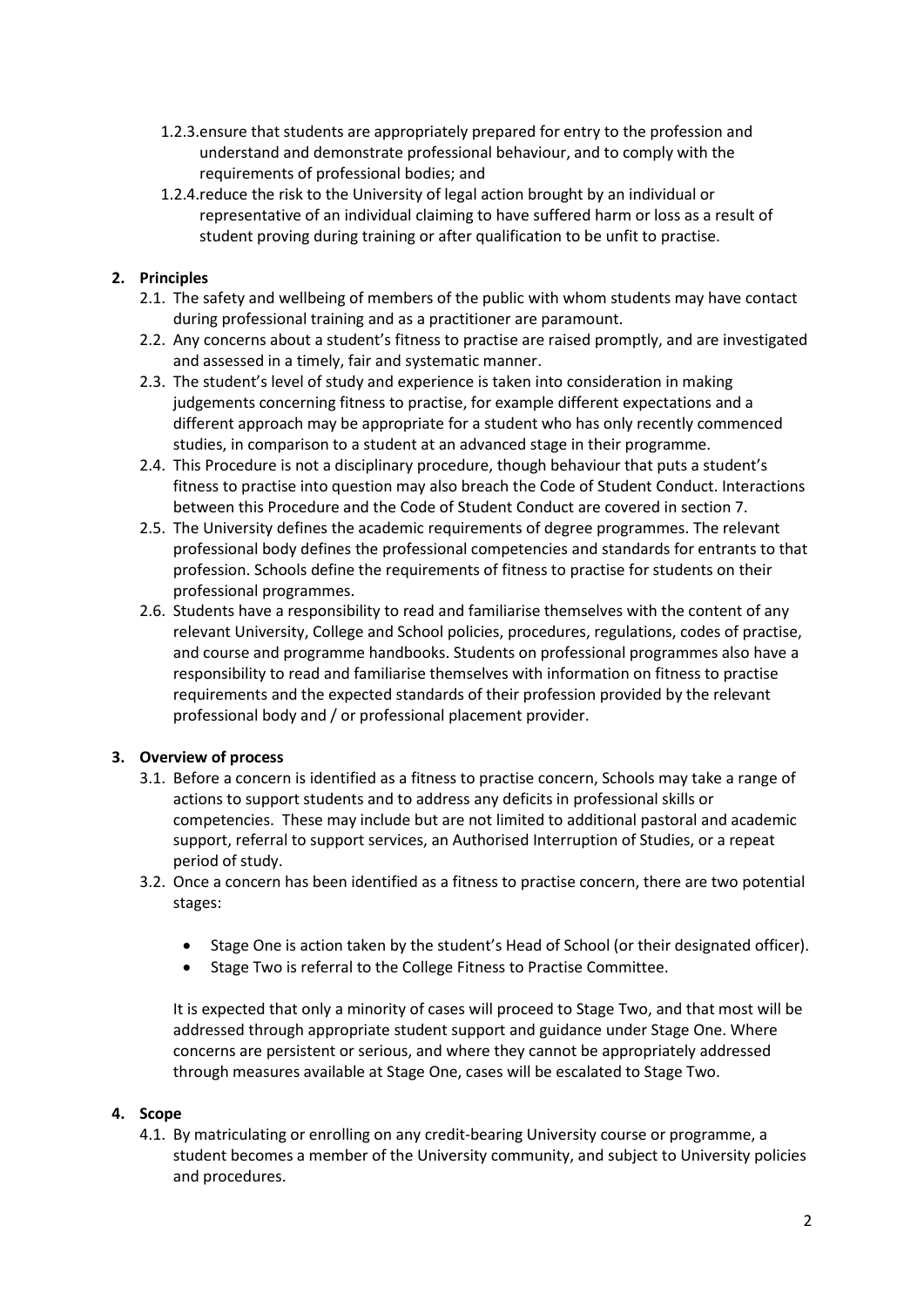- 4.2. This Procedure applies to all students of the University matriculated on programmes in the College of Arts, Humanities and Social Sciences with Fitness to Practise requirements.
- 4.3. Subject areas in College of Arts, Humanities and Social Sciences within the scope of this Procedure are:

Education Social Work Law (Diploma in Professional Legal Practise) Nursing Studies Clinical Psychology Counselling, Psychotherapy and Applied Social Sciences

- 4.4. In accordance with the Undergraduate Degree Regulations and Postgraduate Degree Regulations, students are subject to this Procedure both while actively studying or while on an Authorised Interruption of Studies.
- 4.5. Fitness to practise concerns may be addressed under this Procedure regardless of the student's performance in assessment.
- 4.6. If a student fails to disclose information relevant to their fitness to practise at application to a professional programme, the student's fitness to practise may be considered under this Procedure.
- 4.7. Where a fitness to practise concern is raised about a student who is due to graduate, graduation may be deferred if this is necessary to allow the process to be concluded, even if the student is in good academic standing.
- 4.8. The College may also take action under this Procedure when the individual concerned is no longer matriculated or enrolled at the University, and reserves the right to inform the relevant professional body if a student is found not to have met relevant fitness to practise requirements following a fitness to practise investigation taking place after a student is no longer matriculated or enrolled at the University.
- 4.9. The relevant professional body is ultimately responsible for decisions about professional registration. The test for fitness to practise and/or the threshold for fitness to practise used by the regulatory body may be different to that used by the College or by a School within the College. Acceptance on to or completion of a programme of study does not guarantee that the relevant regulatory body will agree to register any student.

## **5. Information provided to applicants and students**

- 5.1. When applicants are notified that professional body requirements are relevant to their chosen programme, they have a responsibility to make themselves familiar with these requirements. Applicants are responsible for sharing relevant information with the University during the application process.
- 5.2. Information about fitness to practise requirements for on-programme students is communicated via the Programme Handbook. Additional information may be provided in course handbooks, on programme and course virtual learning environments (VLE) or other learning events. Students are responsible for making themselves familiar with this information.
- 5.3. Students are informed via the Programme Handbook of any information-sharing arrangements between their programme School and placement providers, professional bodies or any other external organisation. Students are responsible for ensuring that they are aware of any duty for them to make disclosures to the regulatory body of their chosen profession.
- 5.4. In the event that information about a fitness to practise concern is shared with an external organisation, the decision to share information will be subject to an internal review process, and the student will be notified of the information shared.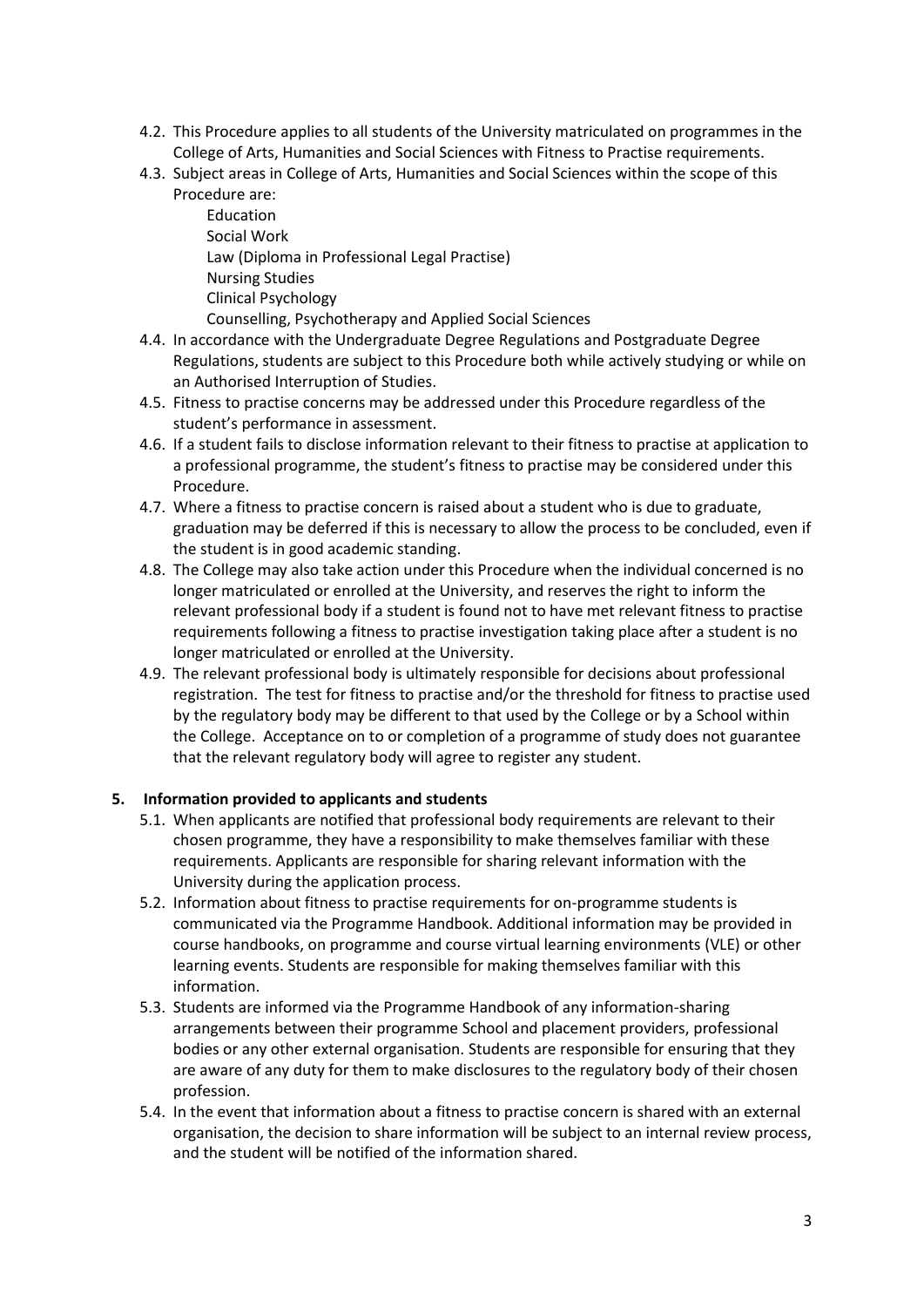## **6. Relevant circumstances**

- 6.1. Relevant circumstances that may put a student's fitness to practise in question may be a single event, or a pattern of behaviour whether about the same or different issue. A student's fitness to practise may be put in question because of a student's actions or failure to act appropriately.
- 6.2. The College reserves the right to request and consider evidence, including medical evidence, as it deems appropriate. Failure by the student to provide requested evidence may inform fitness to practise considerations.
- 6.3. In assessing a student's fitness to practice, the College may take into account any on-going investigation, or the outcome of any relevant decision-making process, by a relevant professional body, placement provider, or external employer (such as an NHS Board).
- 6.4. Student's actions or behaviour outside their practice placement and programme may also bring into question their fitness to practise.
- 6.5. Some relevant circumstances may also breach the Code of Student Conduct. More information can be found in section 7.
- 6.6. Professional behaviour
	- 6.6.1.Programme-specific guidance on professional behaviour is provided in programme handbooks, and may be supplemented by information in course handbooks, VLEs, and in other course content, or may refer to standards and codes of practise published by relevant professional bodies.
- 6.7. Criminal offences
	- 6.7.1.If a student is charged with, or convicted of, a criminal offence after matriculating with the University, the College will decide, in consultation with the relevant Fitness to Practise contact, whether action is required under this Procedure.
	- 6.7.2.In assessing a student's fitness to practise, the College may take into account any ongoing criminal proceedings or the outcome of any relevant criminal proceedings.
	- 6.7.3.Failure to disclose a relevant conviction or charge may bring into question a student's fitness to practise. Relevance here is defined by College and professional body requirements.
- 6.8. Health concerns
	- 6.8.1.In the large majority of cases, student health conditions can be addressed through appropriate support and reasonable adjustments, and will not bring into question fitness to practise.
	- 6.8.2.In exceptional circumstances, a student may be referred to fitness to practise procedures because of a health condition that is preventing them from meeting required professional competencies, or practising safely, after reasonable adjustments have been made. The University's responsibilities under the Equality Act 2010 shall be taken into account in considering fitness to practise. Students are responsible for engaging with any reasonable adjustments, and a failure to do so may result in concerns about fitness to practise.
	- 6.8.3.Failure to disclose a relevant health condition, or failure to recognise a relevant health condition, may bring into question a student's fitness to practise. Relevance here is defined by professional body or placement provider requirements.
- 6.9. Academic misconduct
	- 6.9.1.Academic misconduct may bring into question a student's fitness to practise. Under the University Academic Misconduct Procedure, the College Academic Misconduct Officer reports the outcome of academic misconduct investigations to the relevant School Academic Misconduct Officer. The School Academic Misconduct Officer will consult with the Fitness to Practise contact on whether action is required under this Procedure.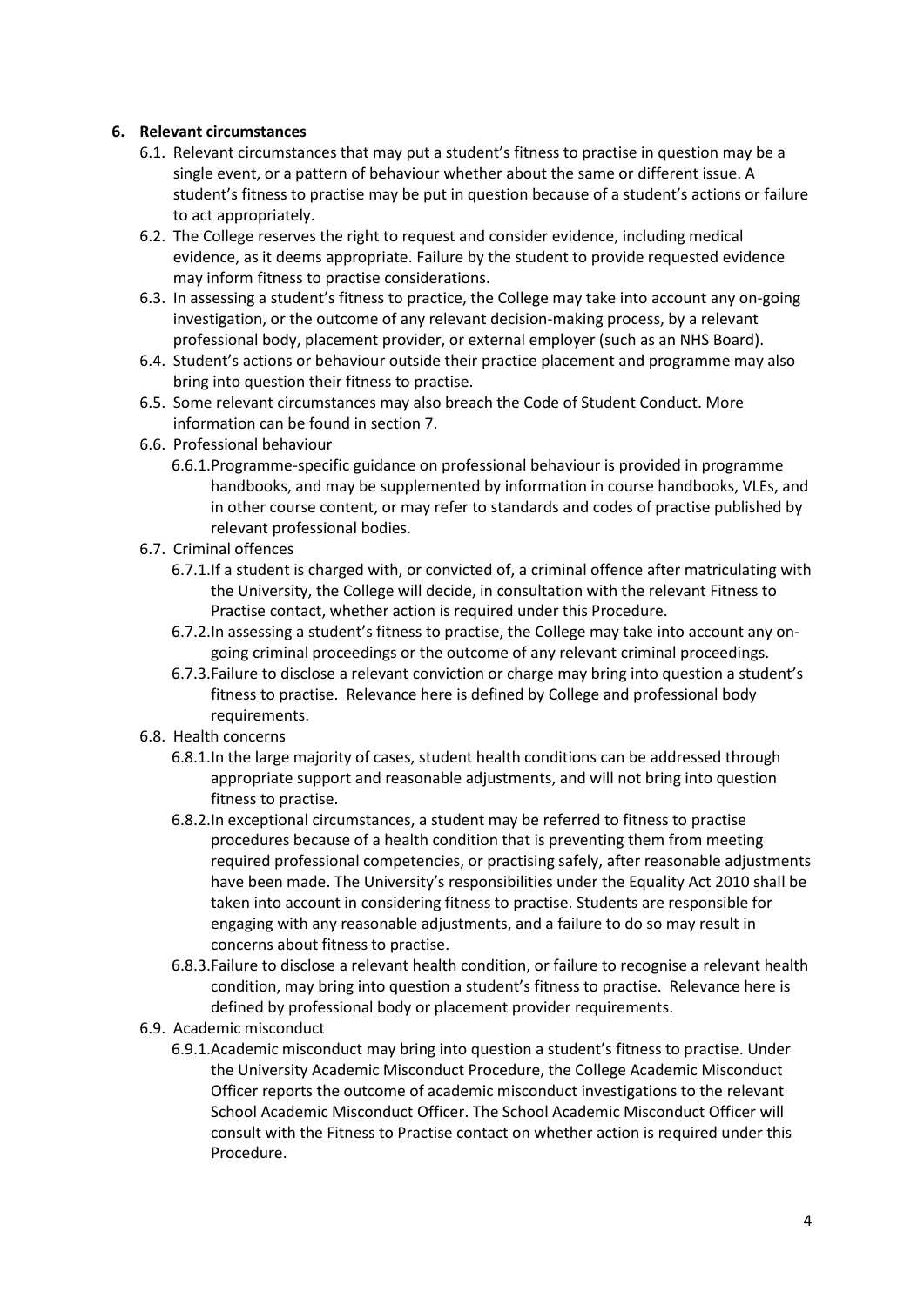## **7. Interactions with other University policies**

- 7.1. Student behaviour or actions that lead to fitness to practise being in question may also be within the scope of the Code of Student Conduct and the Support for Study Policy.
- 7.2. Allegations of misconduct that may breach the Code of Student Conduct will normally be investigated under the Code of Student Conduct before being considered in terms of fitness to practise. However, this does not preclude Schools taking frontline action by providing advice and guidance on appropriate professional behaviour, or taking action under this Procedure if action is not taken under the Code of Student Conduct.
- 7.3. If an allegation of misconduct is investigated under the Code of Student Conduct, this does not preclude a School or College taking action under the CAHSS Fitness to Practise Procedure following the conclusion of the Code of Student Conduct procedure.
- 7.4. A fitness to practice concern may also lead to a referral under the Support for Study Policy. A referral under the Support for Study Policy does not preclude a relevant School or College also taking action under the CAHSS Fitness to Practise Procedure.

#### **8. College Fitness to Practise Committee and College Fitness to Practise Panels**

- 8.1. The membership of the Committee is confirmed annually and a record of the membership is held by the College Fitness to Practise Committee Secretary (the "Committee Secretary").
- 8.2. The committee Chair is the College Academic Misconduct Officer. The Dean of Students may deputise in this role if required.
- 8.3. Heads of Schools with professional programmes will be asked annually to nominate, or confirm the continuation of, two members of staff from each subject area with relevant expertise in Fitness to Practise.
- 8.4. There is no limit to how long an individual may be a member of the Committee.
- 8.5. Members of the Committee cannot also be members of the University Fitness to Practise Appeal Committee.
- 8.6. The Committee meets once annually to review the functioning of Fitness to Practise panels and discuss and review the annual caseload, procedure and guidance. Members of staff from relevant subject areas may be invited to attend.
- 8.7. Members of the Committee cannot serve on a College Fitness to Practise Panel if they have already had significant involvement in a student case at Stage One, for example having been involved in decision-making at Stage One.
- 8.8. If a Fitness to Practise contact is presenting a case to the Panel they cannot also act as a member of the Panel for that case.
- 8.9. College Fitness to Practise Panels (the "Panel") must include the Chair, at least two members of the Committee, normally including one representative from the student's subject area and one from another subject area, and two representatives of the relevant profession who are external to the University (for example placement providers, external supervisors, or representatives of the relevant professional body). Representatives from the profession should not have had significant involvement with the student prior to the panel hearing, for example they should not be the student's supervisor or line manager.
- 8.10. Representatives from other University departments may be invited to attend a panel meeting in an advisory capacity or otherwise.

#### **9. Reporting concerns about a student's fitness to practise**

- 9.1. Concerns may be raised by University staff, students, placement providers, patients / clients / service users, members of the public, or members of a relevant professional body.
- 9.2. Each professional programme must have a named person responsible for Fitness to Practise concerns (the Fitness to Practise contact) and concerns should be referred to this person for consideration. Fitness to Practise contacts are appointed by the Head of School.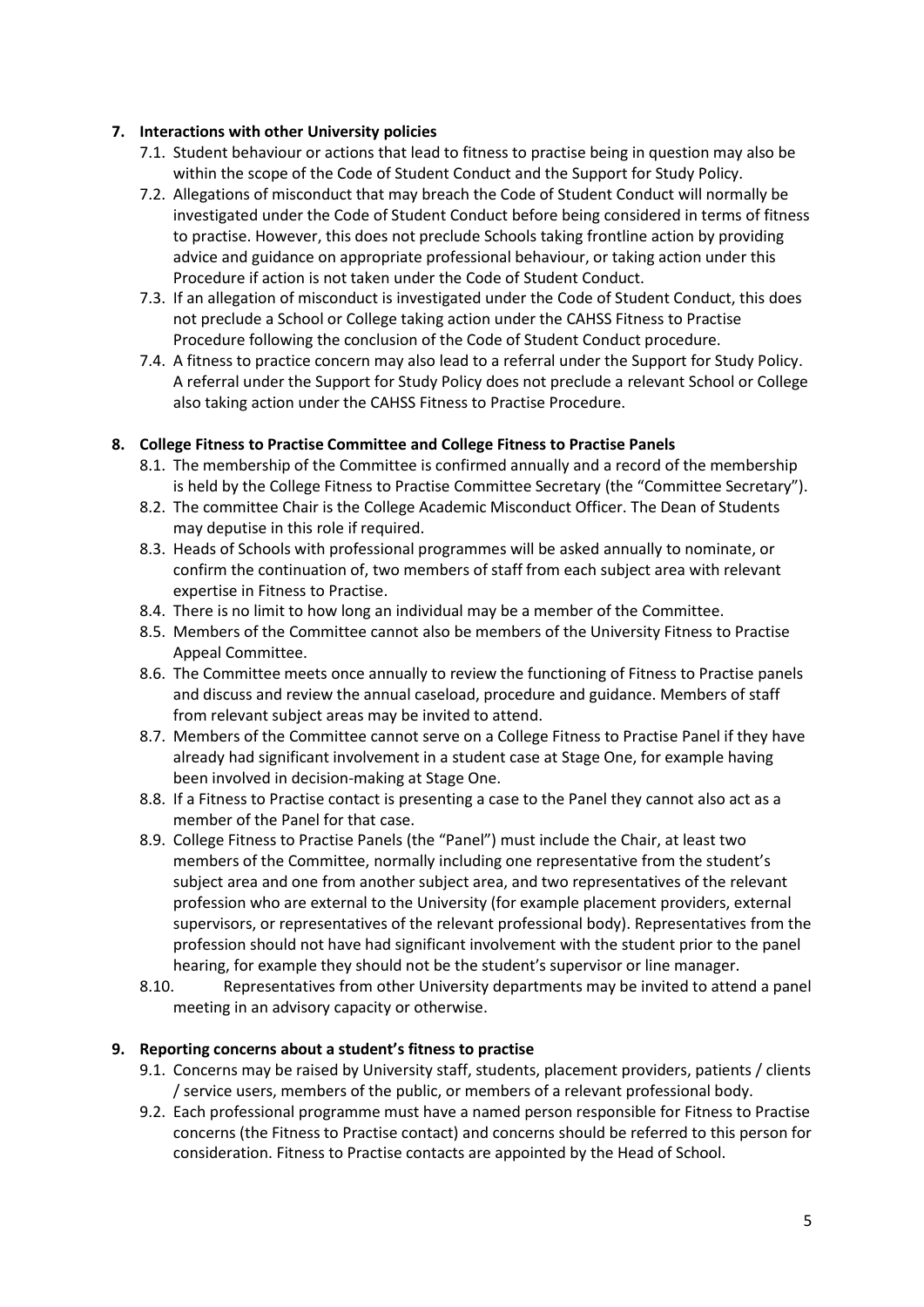9.3. Urgent concerns should be reported to the relevant Fitness to Practice contact, Head of School, and to the Secretary of the College Fitness to Practise Committee to consider suspension from studies.

# **10. Suspension from studies**

- 10.1. In cases where there is an urgent concern, the Chair of the Committee may decide to immediately and temporarily suspend a student from further study where:
	- a. the student is judged to be a danger to themselves; or
	- b. there is a risk to the safety and wellbeing of others; or
	- c. the student is subject to a misconduct allegation; or
	- d. a criminal charge is pending against the student; or
	- e. the student is the subject of a police investigation.

The Chair of the Committee is invested with the authority of the Head of College to take this action, and this action may be taken at any stage in the Procedure.

10.2. The decision to suspend a student should be communicated in person to the student by the Fitness to Practise contact responsible for the area in which the student is studying. The student will be invited to bring a supporter from the University community to the meeting. The student will be given written notice of the suspension at the meeting. If the student does not attend the meeting, they will be notified of the suspension by email.

- 10.3. The student will be given 5 working days to make a statement to the Chair of the Fitness to Practise Committee, in person or in writing, or through an appropriate member of the University community, if they wish to contest the suspension.
- 10.4. The decision to suspend a student must be reviewed by the Chair of the Committee every 20 working days. If at a review the Chair decides the suspension is no longer required, the student will be informed that the suspension has ended.

## **11. Initial consideration of a fitness to practise concern**

- 11.1. When a concern is raised about a student's fitness to practise, and the Fitness to Practise contact is satisfied that action is required under this procedure, the Fitness to Practice contact will decide the appropriate route (Stage One or Stage Two, below). The safety and wellbeing of members of the public will be treated as paramount. Other issues to be taken into consideration will include:
	- a. the seriousness of the concern;
	- b. relevant professional body regulations or guidance;
	- c. reasonable expectations about the student's professional development relative to their level of study;
	- d. the appropriateness of outcomes available through Stage One and Stage Two below; and
	- e. the needs of the student for support during the investigation

## **12. Consideration of a repeated or escalating fitness to practise concern**

12.1. When there is a repetition of behaviour bringing a student's fitness to practise into question, when behaviour is reported to be escalating, or when a student does not meet the requirements of outcomes agreed at Stage One or Stage Two of this process, this should be reported to the Fitness to Practise contact and they will decide the appropriate route (further action under Stage One, escalation to Stage Two or further action under Stage Two).

## **13. Stage One – School level**

13.1. The Fitness to Practise contact may decide that the concern can be appropriately addressed through action taken by the Head of School (or their delegated officer).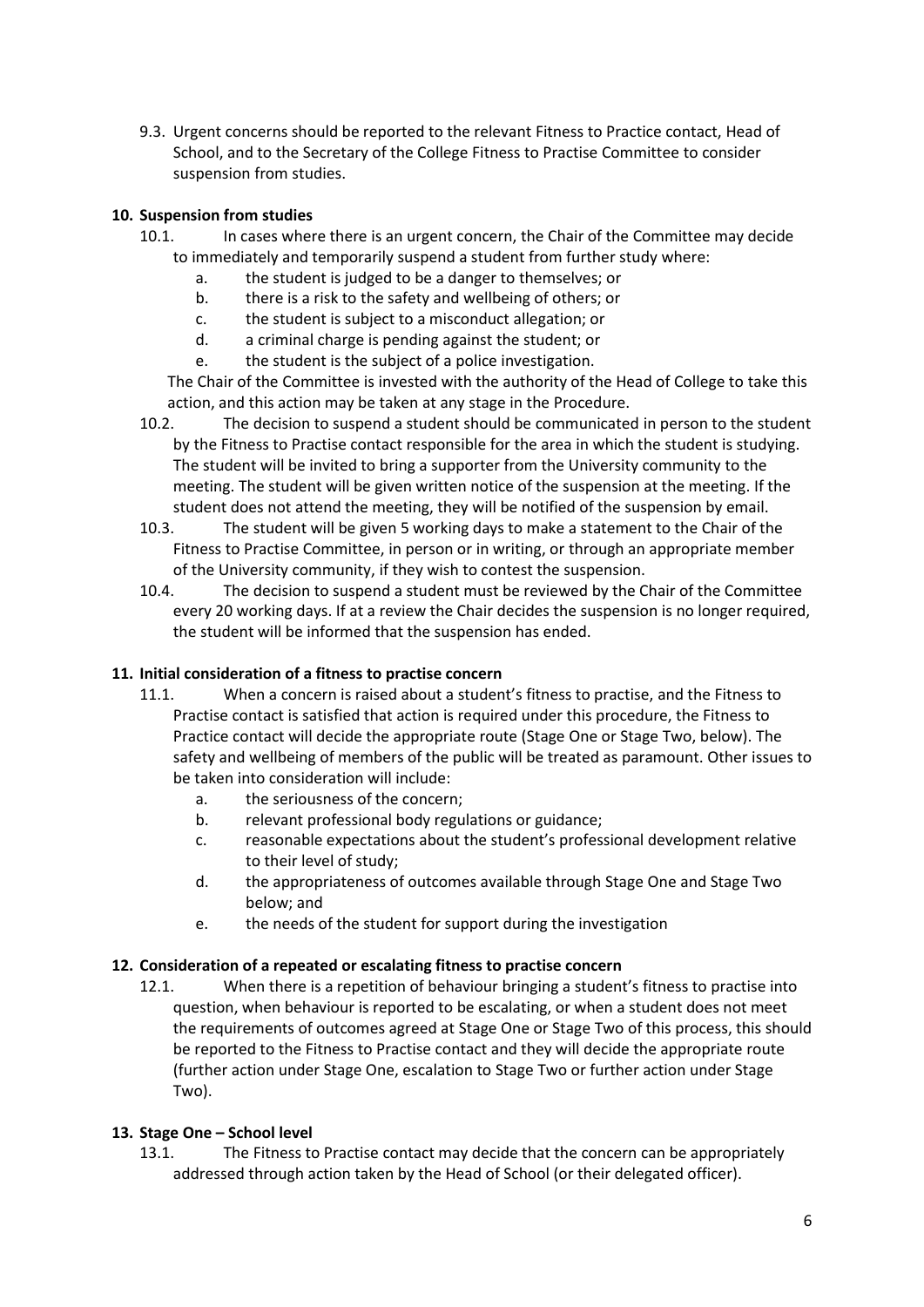- 13.2. If a School has more than subject area with professional programmes, the School may have a Stage One procedure for each subject area.
- 13.3. Action taken at School level will be focused on supporting students in developing their professional behaviours and skills, and supporting the student in identifying and addressing any behaviour that does not meet expectations for appropriate professionalism for their level of study. Action taken in relation to health concerns will be focused on identifying support needs and reasonable adjustments, in consultation with the Student Disability Service as appropriate. It is expected that most cases will be appropriately resolved through Stage One.
- 13.4. Stage One documentation will include, at a minimum:
	- a. a statement in the programme handbook on the programme fitness to practise requirements;
	- b. a statement in the programme handbook on how fitness to practise concerns can be raised;
	- c. a statement in the programme handbook on the School or subject area procedure for addressing any fitness to practise concerns, or reference to another document that provides this information;
	- d. the name and contact details of the relevant Fitness to Practise contact; and
	- e. a statement of possible outcomes of action taken under Stage One. Indicative outcomes at Stage One are the outcomes listed under 15.13 a) to c) below. Outcomes listed under 15.13 d) to g) can only be imposed by the College Fitness to Practise Panel. If an appropriate outcome is not available to a School, the case should be referred to Stage Two.
- 13.5. Stage One procedures will include, at a minimum:
	- a. A procedure for informing the student of the fitness to practise concern and enabling them provide a statement or explanation in response to the concern;
	- b. Investigation of the initial concern and production of a written report of the investigation;
	- c. A timescale for the conclusion of the investigation and subsequent decisionmaking.
	- d. Actions taken at Stage One and any outcomes agreed with the student must be recorded by the School to an appropriate level of detail. Any outcomes agreed with the student will be communicated to the student in writing.
	- e. Students will be informed that they can approach The Students' Association Advice Place as a source of independent advice and support. Students have the right to be accompanied at any meeting held under this procedure by a supporter from the University community, such as their Personal Tutor or an Advice Place Advisor.
	- f. If the student does not appear at a meeting, having been given due notice of the meeting, the School may make a decision on the fitness to practise concern in the student's absence. If the student does not attend the meeting, the School may consider this as a relevant factor when making a decision on the case.

#### **14. Stage Two – College level**

- 14.1. If the Fitness to Practise contact decides a concern requires escalation for action by College, they should seek confirmation from their Head of School, and then complete a College Fitness to Practise referral form and send this to the College Fitness to Practise Committee Secretary. See sections 11 and 12 for issues to be taken into consideration in assessing whether a concern requires escalation to Stage Two.
- 14.2. If the Committee Secretary and Convener of the College Fitness to Practise Committee are satisfied that the case requires action under Stage Two, they will confirm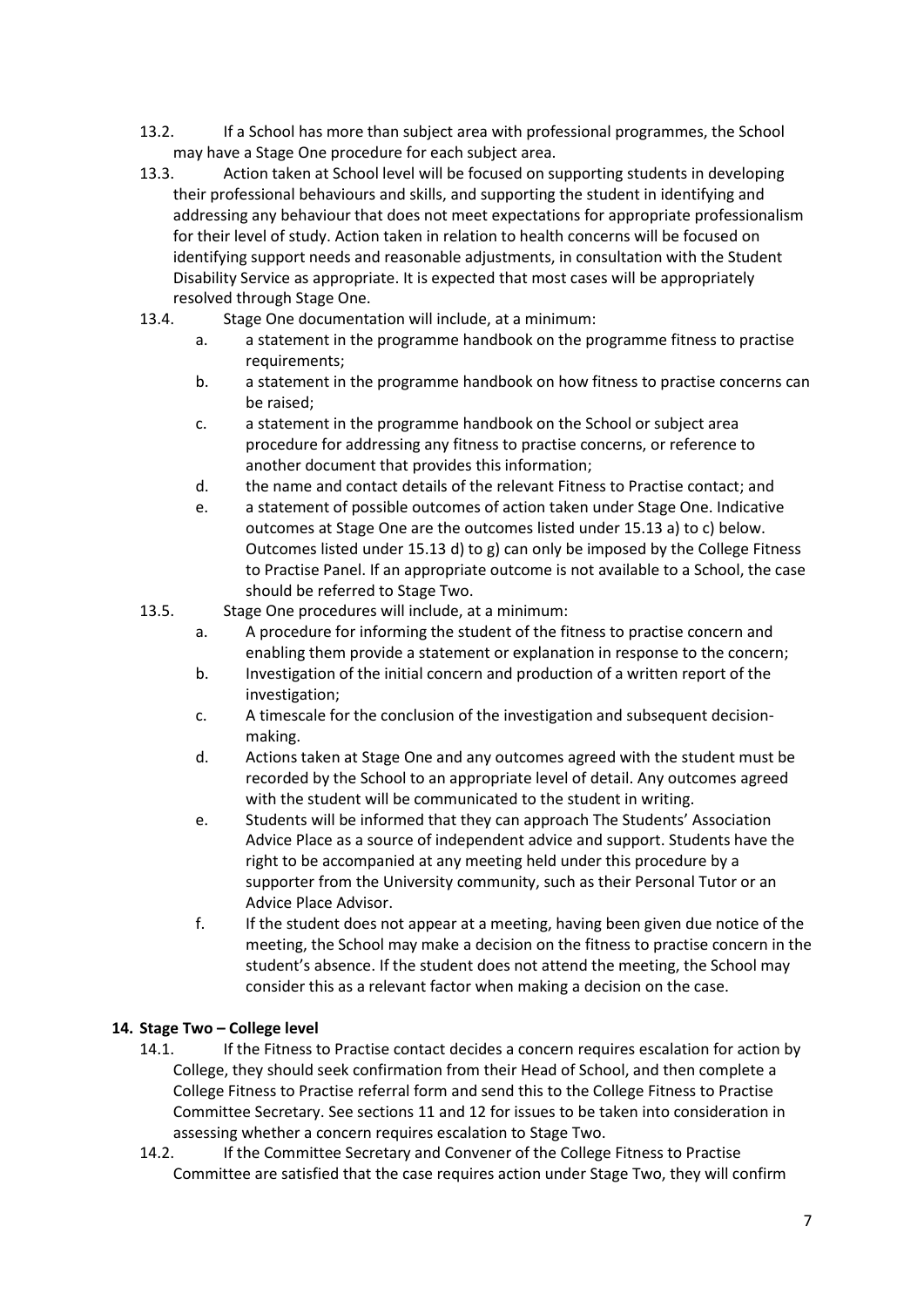this to the Fitness to Practise contact. If they are not satisfied that the case requires action under Stage Two as reported, or they require further information from the School, they may request further information from the School, or request that the School consider the case under Stage One.

- 14.3. The Committee Secretary will arrange a College Fitness to Practise Panel meeting to review the case. The Committee Secretary will write to the student at least 10 working days prior to the committee meeting date, with the arrangements for the meeting. At this stage the student will also be sent a copy of the referral report form and any other documentation that will be considered by the Panel, and the names of any witnesses who will appear at the meeting. The student will be informed that they will have an opportunity to present their case to the Panel, and given about information about their rights to invite witnesses, submit evidence and seek independent support.
- 14.4. The student has the right to invite individuals to give evidence on their behalf. If a student wishes to invite a witness to speak to the Panel on their behalf, the student must inform the Committee Secretary, at least two working days in advance of the meeting, of the names and contact details of any witnesses.
- 14.5. If the student wishes to submit any documents to the committee, these must be submitted to the Committee Secretary at least two working days in advance of the meeting.
- 14.6. Students have the right to be accompanied at any meeting held under this procedure by a supporter from the University community, such as their Personal Tutor or a Students' Association Advice Place Advisor. All students are strongly advised to consult the Students' Association Advice Place prior to the meeting.
- 14.7. The student has a right to be legally represented at their own expense at the Panel meeting, however the Committee Secretary must be informed of this in writing at least 5 working days in advance of the Panel meeting. If this is the case, then the Committee Secretary may arrange for a legal representative of the University to be present at the Panel hearing.
- 14.8. The College will undertake the Fitness to Practise procedure according to these guidelines and will not provide additional documentation or enter into discussion with a student's legal adviser prior to the Panel meeting.
- 14.9. If the student does not appear at the meeting, and the Panel is satisfied that the student was given due notice of the meeting, the Panel may make a decision on the fitness to practise concern in the student's absence. If the student does not attend, the Panel may consider this as a relevant factor when making a decision on the case.

#### **15. College Fitness to Practise Panel procedure**

- 15.1. The Panel will consider each case on its own merits with due regard to the circumstances and will make a decision on the balance of probabilities about whether the student meets, or does not meet, the relevant fitness to practise requirements. If the case has previously been through Stage One, the report of Stage One will be made available to the panel.
- 15.2. The Chair of the Panel will open the meeting by outlining the procedure to be followed at the meeting.
- 15.3. The Fitness to Practise contact will present the fitness to practise concern and supporting evidence.
- 15.4. The student will be invited to make a statement and present evidence. The student may submit a written statement or have a supporter read a written statement on their behalf.
- 15.5. Evidence from any witnesses will be heard. Witnesses will only be in attendance to give evidence.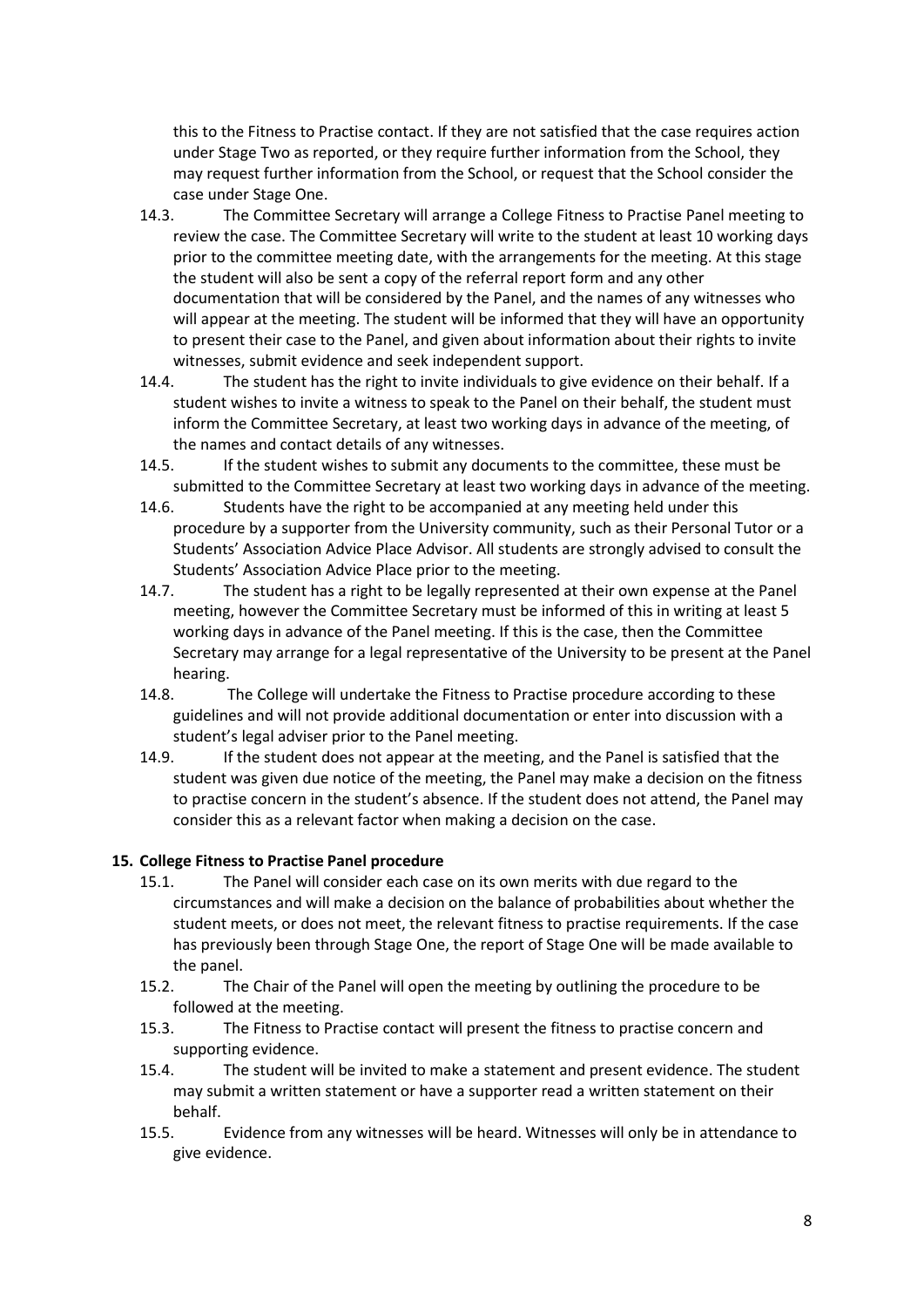- 15.6. The members of the panel and the student or their representative may examine, cross-examine and re-examine the Fitness to Practise contact, the student and any witnesses.
- 15.7. The Chair of the Fitness to Practise Panel may withdraw the right of the student or their representative to examine, cross-examine or re-examine certain witnesses, where it is reasonable and proportionate in the circumstances of the case. Where this occurs, the student will have the right to present any challenges to the witnesses' evidence to the members of the panel.
- 15.8. The Chair of the Fitness to Practise Panel may agree to make special arrangements to allow witnesses to give evidence to the Panel from a separate location, e.g. via video link. Any evidence provided to the Panel via special arrangements will also be made available to the student.
- 15.9. The Fitness to Practise contact and student or their representative will be invited to make a final statement, with the student speaking last.
- 15.10. The Panel will then consider a decision or may adjourn the hearing if it is felt further evidence and/or reports are required or if the Panel wishes to seek independent legal advice. Any such further evidence, reports or legal advice will be disclosed to the student.
- 15.11. The Fitness to Practise Contact, student, any supporters, and any witnesses, will withdraw while the Panel considers its decision. The Committee Secretary will record the decision and the reasons for the decision. The Committee Secretary is not part of the Panel and does not contribute to the Panel decision.
- 15.12. The purposes of the outcomes of the procedure are to ensure that the student will not constitute a risk to vulnerable children, adults, patients or the public in general and is a suitable person to become a registered member of the relevant professional body. The level of sanction applied will be determined by weighing the interests of the public against the interests of the student. The Panel may take any reported mitigating circumstances into account when deciding on the most appropriate outcome, however the safety of the public must remain paramount and requirements to meet relevant professional standards cannot be waived.
- 15.13. The Panel may:
	- a. Find that the student meets the relevant fitness to practise requirements, and dismiss the case.
	- b. Find that the student has not met the relevant fitness to practise requirements, but that the student has taken action to address the failure to meet these requirements, for example seeking support or acknowledging and redressing misconduct, and no further action is required. The student will be issued with a warning and advised of the consequences of any further similar behaviour.
	- c. Find that the student does not meet the relevant fitness to practise requirements, and permit the student to continue, subject to review, under certain conditions – for example additional mentoring by an appropriate member of staff, agreement of reasonable adjustments, or compliance with a requirement to engage with remedial learning or assessment, or addressing health concerns.
	- d. Find that the student does not meet the relevant fitness to practise requirements, and require the student to repeat certain parts of the programme of study. For students close to the end of their prescribed period of study, this may require an extension to their period of study.
	- e. Find that the student does not meet the relevant fitness to practise requirements, and require the student to interrupt their programme of study for a period of time to allow an opportunity to resolve a specific problem. An interruption of longer than 12 months would require a review of the case by a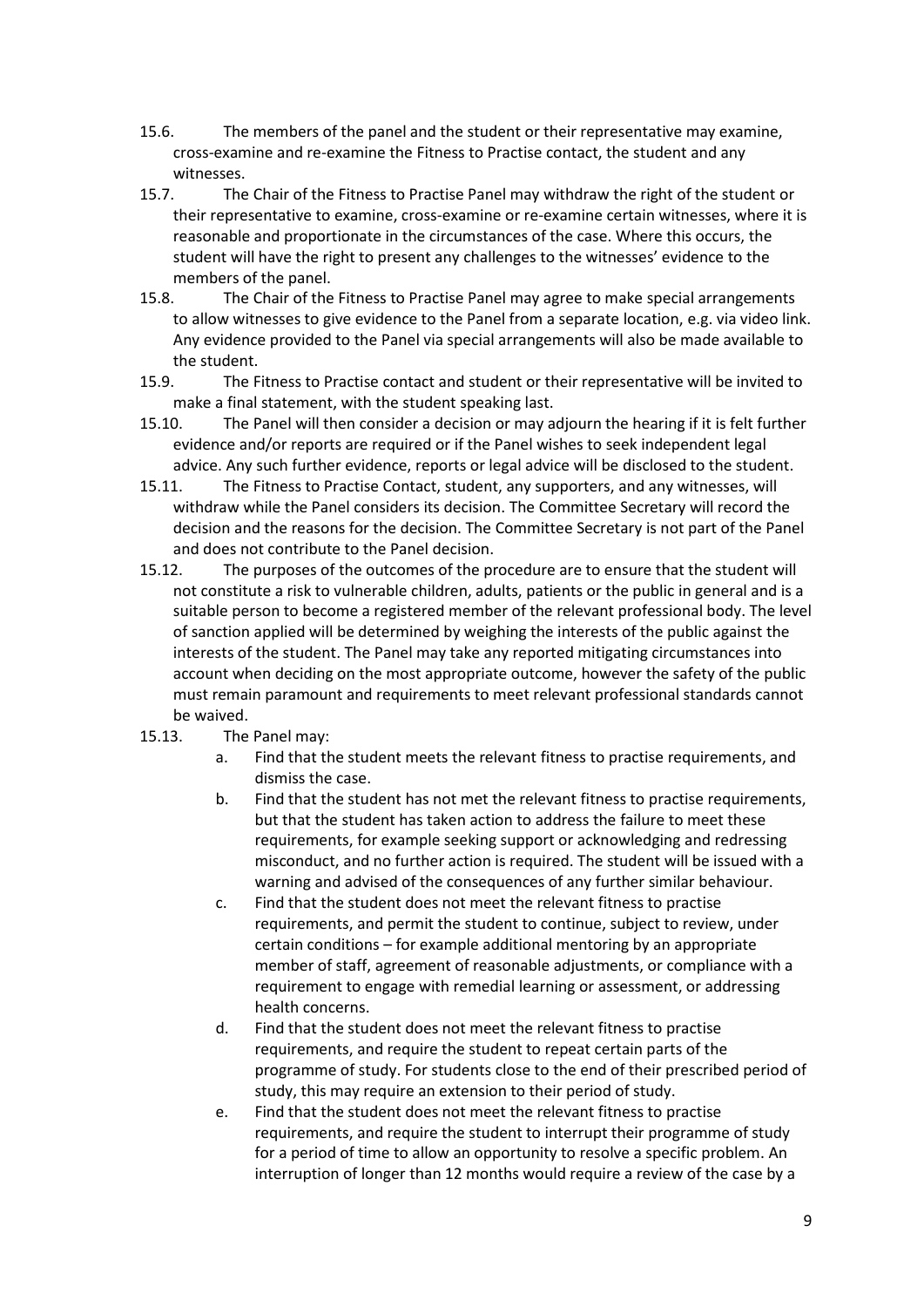College Fitness to Practise Panel (not necessarily involving the same panel membership) at the end of the first 12 month period.

- f. Find that the student does not meet the relevant fitness to practise requirements, and terminate the student's enrolment on their programme of study but allow the student to transfer to another non-professional programme of study, if there is an appropriate programme for which the student is qualified and to which the student can transfer under CAHSS transfer policies. If there is no appropriate programme to which the student can transfer, the panel may move to option 15.13 g).
- g. Find that to the student does not meet the relevant fitness to practise requirements, and terminate a student's programme of study and exclude the student from the University. If a student has completed the assessments required for their programme at the time of the finding, the Panel may decide that the award of a degree be withheld.
- 15.14. The Committee Secretary will inform the student of the Panel's decision in writing within three working days of the decision, and will remind the student of their right to appeal.
- 15.15. The Committee Secretary will inform the Fitness to Practise contact of the Panel's decision in writing.

## **16. Standard of proof**

16.1. In making decisions under this Procedure, the standard of proof that shall be used is the balance of probabilities, which is the standard of proof used in civil law.

#### **17. Record keeping and communications**

- 17.1. In line with University policy all formal communication regarding Fitness to Practise cases between the College and the student will take place by email.
- 17.2. All record-keeping must comply with the University's responsibilities under current data protection laws including requirements concerning special categories of personal data.
- 17.3. Schools hold records, to an appropriate level of detail, on action taken under Stage One of this Procedure. Records will be retained in line with the CAHSS Fitness to Practice Procedure Privacy Notice (appended below).
- 17.4. The Committee secretary holds records of proceedings, evidence considered and decisions taken under Stage Two of this Procedure. Records will be retained in line with the CAHSS Fitness to Practice Procedure Privacy Notice (appended below).
- 17.5. The Committee Secretary will maintain a list of Fitness to Practise contacts and Committee membership.

#### **18. Appeals**

- 18.1. A student may submit an appeal against a decision of the Panel within 10 working days of the decision being issued.
- 18.2. The appeal will be handled under the University Student Appeal Regulations: <https://www.ed.ac.uk/academic-services/students/appeals>
- 18.3. Any decision of the Panel remains in force until the outcome of any decision on appeal.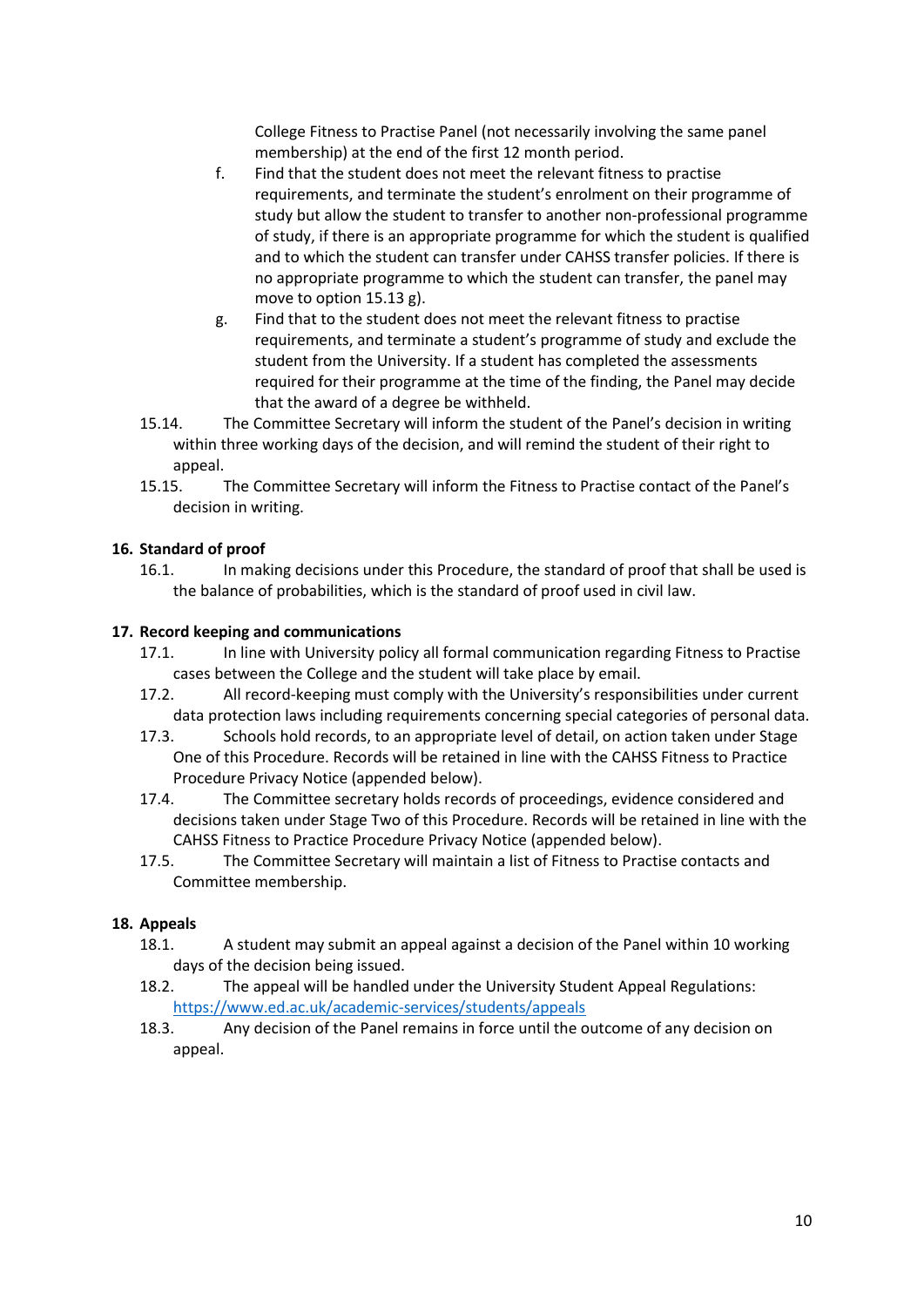# College of Arts, Humanities and Social Sciences (CAHSS) Fitness to Practise Procedure - Privacy Notice

In this Privacy Notice, 'The College' refers to both the College of Arts, Humanities and Social Sciences College Office and Schools within this College.

#### **How we will use information about you**

The College will use information about students to review and make decisions regarding concerns about a student's fitness to practise while matriculated on a relevant programme in CAHSS. The College may also use information about former students to review and make decisions regarding concerns about a student's fitness to practise while they were matriculated on a relevant programme in CAHSS, which were not known at the time when the student was matriculated.

Information used and processed in this capacity will be used to determine whether or a not a student meets the fitness to practise requirements of their programme, in line with the CAHSS Fitness to Practise Procedure.

The College does not use automated decision making or profiling in relation to these processes. A human decision maker will always be involved before any decision is reached in relation to students.

This information will be stored securely, and will be shared with members of University staff involved in assessing student fitness to practise. All staff involved in the handling and processing of sensitive personal data or Special Category data have a duty of confidentiality in relation to the content and processing of this data.

#### **Sharing data**

In some cases data may be shared with third parties such as professional practise placement providers or a Professional Statutory or Regulatory Body (PSRB) responsible for overseeing the relevant profession, under the PSRB's duties to maintain a register of trainee and / or professional members.

Data may be shared with an external placement provider, in cases where the placement provider is the party who raises a fitness to practise concern, or where sharing this data is necessary to enable the placement provider to maintain their own fitness to practise standards, and deliver professional placement opportunities. Examples are sharing data with a placement provider in order to identify reasonable adjustments or additional support requirements, or to carry out health and safety assessments.

Any decision to disclose information to a third party will be subject to internal review and approval before disclosure, will be limited to the minimum data required by the third party, and the data subject will be informed of any such transfer of data.

Schools communicate programme-specific arrangements for sharing data with third parties to students via Programme Handbooks.